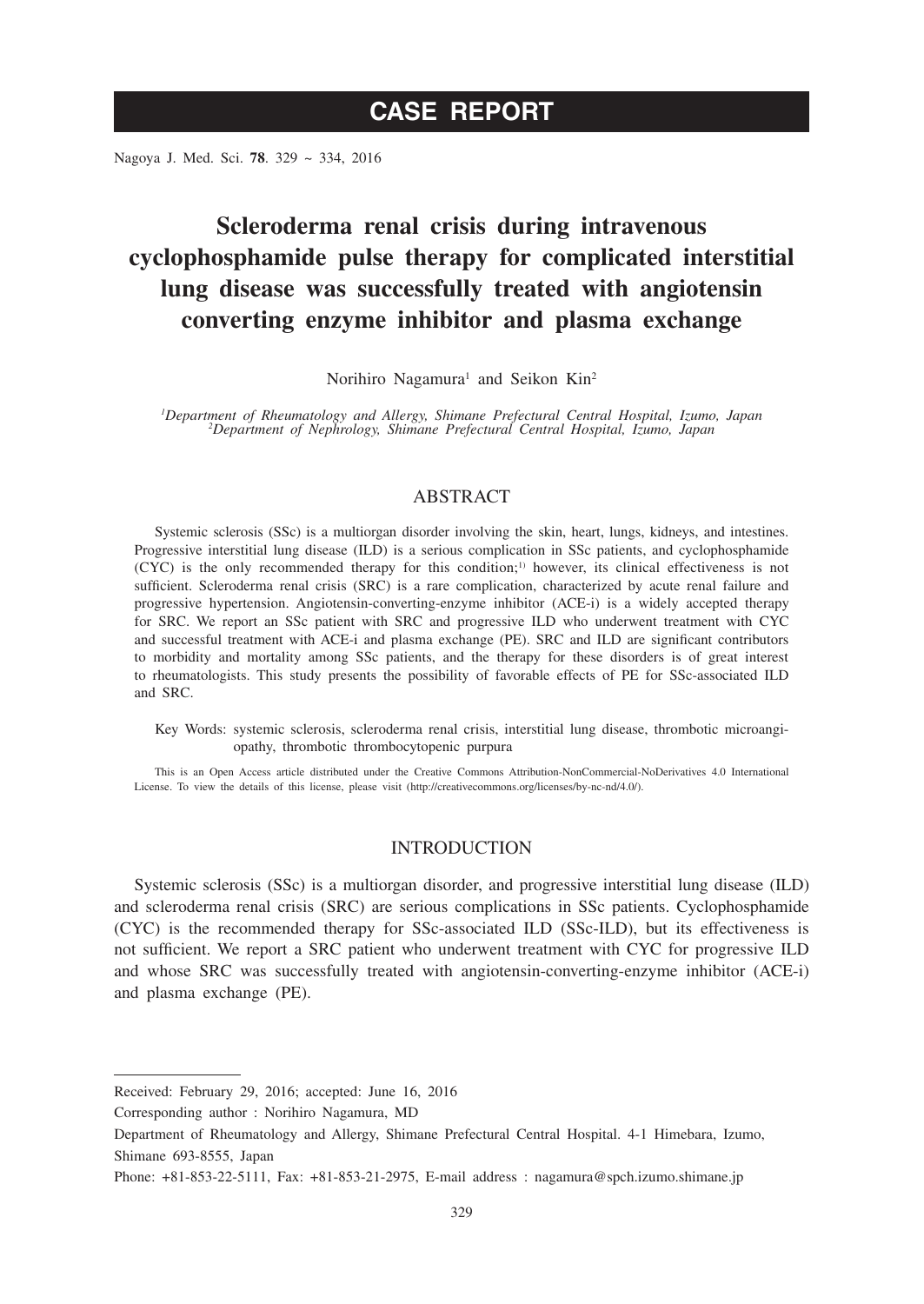## A CASE REPORT

A 67-year-old female was referred to our hospital for stiffness in her hands and a high titer of antinuclear antibody (ANA) of 1:640. She manifested Raynaud's phenomenon and redness of the ngers a year before. The patient had a history of hypertension, and her blood pressure  $(BP)$  at first consultation was 110/66 mmHg with a medication of 5 mg amlodipine besylate a day. Physical examination revealed scleroderma extending bilaterally to the upper arms, nailfold bleeding, and fine crackles on her back. Arterial oxygen pressure under room air was 81.9 mmHg. Her ANA titer was positive at 1:1280 with homogeneous and nucleolar patterns, and anti-topoisomerase I antibody titer examined by immunodiffusion was positive at 1:2. Tests for other specific autoantibodies were all negative. Serum Krebs von den Lungen-6 (KL-6) level was 331 U/mL, which was within the normal range. In addition to blood cell counts and urinalysis, other clinical data were unremarkable (Table 1). Electrocardiogram demonstrated no arrhythmia, and ventricular dysfunction and pulmonary arterial hypertension were not revealed by echocardiography. Chest computed tomography (CT) presented bilateral slight ground-glass opacity (GGO) predominantly around the dorsal area (Figure. 1A), and gastroduodenal endoscopy showed atrophic gastritis and mild reflux esophagitis. From her clinical findings, the diagnosis of diffuse-type SSc was made, and 20 mg/day of prednisolone (PSL) was initiated for the newly onset edematous scleroderma. One month after administration of PSL, her skin thickness had

Table 1 Laboratory data on first examination

| Urinalysis       |                         | Aspartate aminotransferase     | 26 U/L                 |
|------------------|-------------------------|--------------------------------|------------------------|
| Specific gravity | 1.027                   | Alanine aminotransferase       | 21 U/L                 |
| PH               | 60                      | Lactate dehydrogenase          | 197 U/L                |
| Protein          | $(\pm)$                 | Blood urea nitrogen            | $15.7 \text{ mg/dL}$   |
| Glucose          | $(-)$                   | Creatinine                     | $0.60$ mg/dL           |
| Occult blood     | $(-)$                   | Na                             | 140.9 mmol/L           |
|                  |                         | К                              | $4.4 \text{ mmol/L}$   |
| Blood cell count |                         | C1                             | $101.2 \text{ mmol/L}$ |
| White blood cell | $42 \times 102/\mu L$   | KL-6                           | 331U/mL                |
| Neutrophil       | 56.2%                   |                                |                        |
| Monocyte         | 8.7%                    | Serology                       |                        |
| Eosinophil       | 0.9%                    | C-reactive protein             | $0.06$ mg/dL           |
| Lymphocyte       | 34.0%                   | Immunoglobulin G               | 991 mg/dL              |
| Red blood cell   | $469 \times 104/\mu L$  | Immunoglobulin A               | 335 mg/dL              |
| Hemoglobin       | 14.6 g/dL               | Immunoglobulin M               | $208 \text{ mg/dL}$    |
| Hematocrit       | 44.6%                   | Anti-nuclear antibody          | 1.280                  |
| Platelet         | $23.0 \times 104/\mu L$ | Anti-topoisomerase- I antibody | 2                      |
| Biochemistry     |                         | Endocrinology                  |                        |
| Total bilirubin  | $1.5 \text{ mg/dL}$     | Brain natriuretic peptide      | $21.8$ pg/mL           |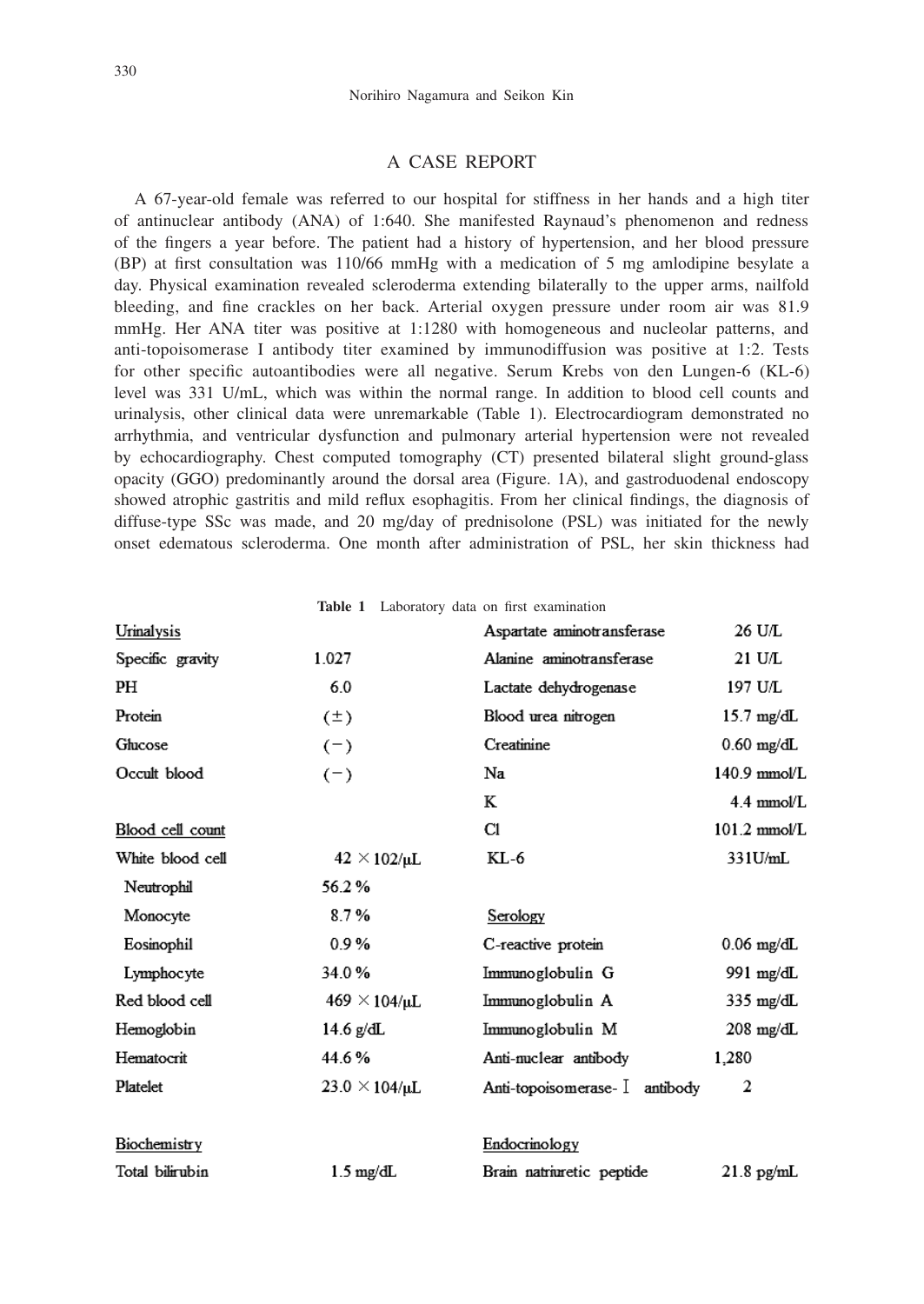gradually improved.

Seven months after PSL therapy initiation (4 months before PE), she was aware of dyspnea on effort and worsening of hand stiffness. We started a medication of beraprost natrium for deterioration of her Raynaud's disease. The GGO shadow in her lung field in the chest CT had deteriorated (Figure. 1B), and arterial oxygen pressure under room air was decreased to 67.1 mmHg. Percentages of forced vital capacity (FVC) for the predicted values also decreased to 52.4% (Table 2). Progressive ILD was suspected, and therefore, 13.7 mg/kg body weight intravenous CYC (IVCY) pulse therapy was initiated for every 4 weeks. However, after four courses of IVCY therapy, clinical improvement could not be obtained, and she began to complain of appetite loss, nausea, and general fatigue. On second admission (19 days before PE), her BP was 106/70 mmHg and body temperature (BT) was 36.8°C. Laboratory data revealed that total bilirubin (T-Bil) and lactate dehydrogenase (LDH) levels had increased to 1.8 mg/dL and 345 U/L, respectively. C-reactive protein (CRP) level was 0.73 mg/dL, which slightly exceeded the normal upper limit of 0.5 mg/dL. The patient also tested negative for cytomegalovirus antigen. The serum KL-6 level had progressively increased to 767 U/mL. Urinalysis revealed mild proteinuria, but no hematuria. The GGO shadow of her lung field in a chest CT, which presented a nonspecific interstitial pneumonia (NSIP) pattern, had become slightly worse after four courses of IVCY therapy (Figure. 1C). Cardiac dysfunction and pulmonary arterial hypertension were not observed again by echocardiography. By a few weeks (5 days before PE), the serum T-Bil, LDH, and creatinine (Cr) levels had progressively increased, and this was accompanied by thrombocytopenia and anemia (Figure. 2). The patient's hemoglobin levels had decreased to 10.5 g/dL, and her haptoglobin level was below 10 mg/dL with a negative Coombs test, and



Fig. 1 Chest CT presented GGO shadow around dorsal area at first examination(A), got worse before IVCY(B), persisted before PE(C), improved right after PE(D), and still stabilized 2 years after PE(E).

|           | first examination<br>$(1$ year before $PE$ ) | before IVCY<br>(4 months before PE) | 1 year after PE | 2 years after PE |
|-----------|----------------------------------------------|-------------------------------------|-----------------|------------------|
| %FVC (%)  | 66.5                                         | 52.4                                | 36.3            | 50.9             |
| %DLCO (%) | 74.0                                         | 51.9                                | not examined    | 63.1             |

**Table 2** Change in pulmonary function before and after PE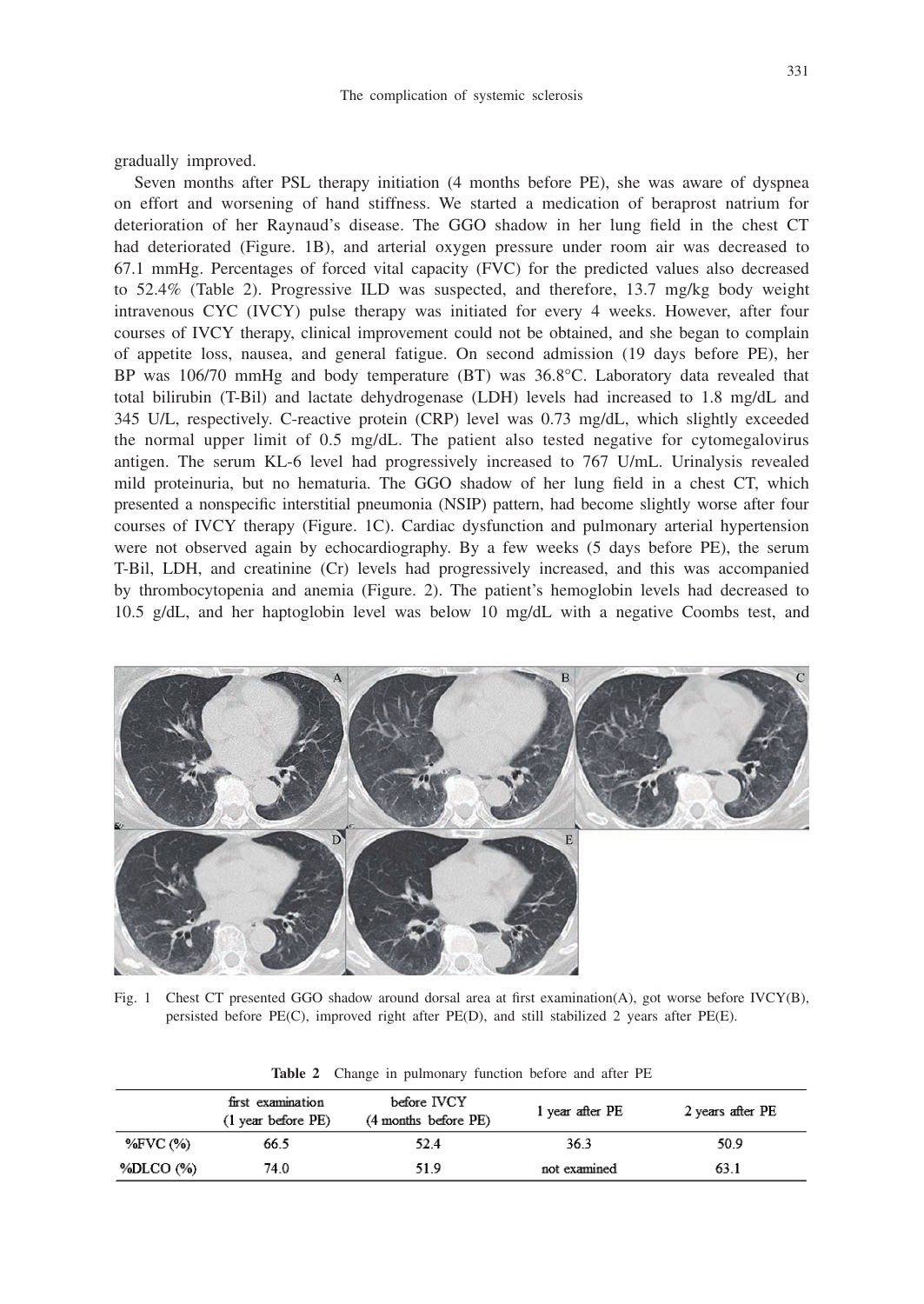

**Fig. 2** Clinical course of serum creatinine, lactate dehydrogenase, and platelet. After ACE-i accompanied with PE therapy, the abnormal laboratory data suggesting TMA and renal damage had improved.

schistocytes were observed under the microscope. Further examination of the blood revealed an international normalized ratio prothrombin time of 0.88, an activated partial thromboplastin time of 30.8 s, and brinogen/brin degradation products (FDP) was 7.1 μg/mL. The FDP level was slightly elevated, and her fibrinogen level was 388 mg/dL, which was within the normal range. The plasma renin activity (PRA) and aldosterone (ALD) levels were elevated to 18.8 ng/mL/ hr and 289 pg/mL, respectively. Her blood pressure was 123/65 mmHg, which was within the normal range, but slightly elevated over her usual level. A disintegrin-like and metalloproteinase with thrombospondin type-1 motifs 13 (ADAMTS13) level was 32.4%, which was below the lower limit, but still detectable. The ADAMTS13 inhibitor levels were not examined. Tests for the perinuclear and cytoplasmic antineutrophil cytoplasmic antibodies (ANCA) and anti-RNA polymerase III antibody were negative. Taking these clinical findings into consideration, we diagnosed the patient with SRC with thrombotic microangiopathy (TMA) and hemolytic anemia. Although we did not get the result of ADAMTS13 level when serum Cr levels progressively elevated, we could not deny the involvement of thrombotic thrombocytopenic purpura (TTP). Therefore, we initiated enalapril treatment accompanied by PE with 73.4 mL/kg body weight frozen fresh plasma for nine courses. Renal biopsy was not performed because of the need for immediate therapeutic induction and avoiding progressive renal damage. Upon PE completion, azathioprine was added and PSL dose was tapered off. Following this, her blood pressure returned to the normal level of 110/70 mmHg, and abnormal laboratory data had improved (Figure. 2). Chest radiographic findings had stabilized (Figure. 1D and E), and the worsening of pulmonary function had stopped and improved at 2 years after PE (Table 2).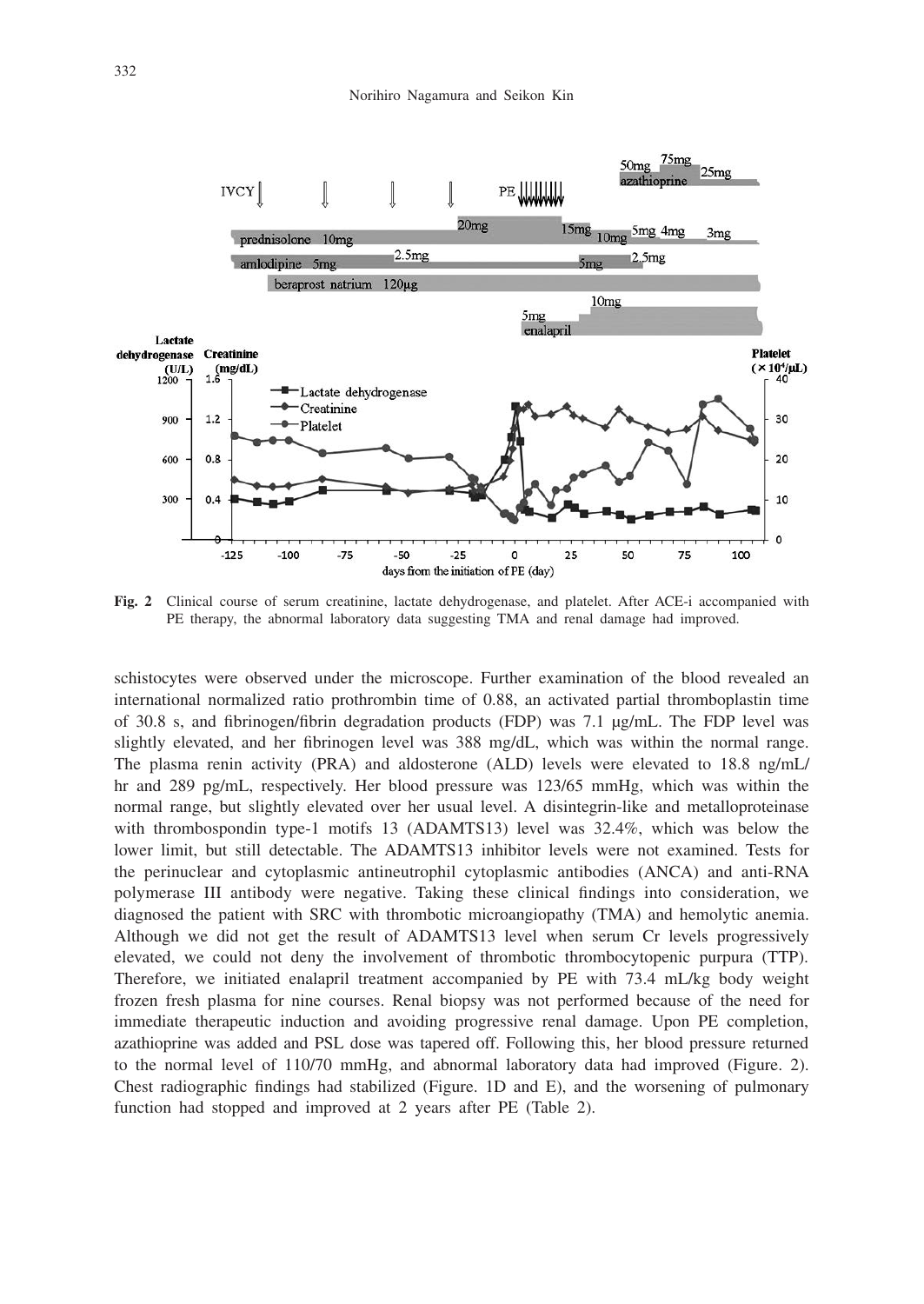## 333

### DISCUSSION

SRC is a severe complication, which mainly occurs in approximately 5% of diffuse-type SSc patients.2) Typical manifestations of SRC are progressive BP elevation and renal damage, which sometimes lead to poor prognoses. Our case did not present severe hypertension or renal damage, but her BP and serum Cr were elevated above normal levels. TMA, which occurred in half of the SRC patients, was identified in our case.<sup>3)</sup> ADAMTS13 level was detectable, which was suggestive of negative TTP.<sup>4)</sup> Specific clinical features of TTP include hemorrhagic manifestation, fever, and neurologic deficits. Our case demonstrated none of these symptoms. In addition, the highest risk group for SRC are patients with early diffuse-type SSc and rapidly progressive skin sclerosis, but majority of TTP associated with SSc was reported to be of the limited type.<sup>5)</sup> SRC results from endothelial injury and intimal proliferation in the renal arteries, followed by activation of the renin-aldosterone system. The PRA and ALD levels in our patient's case were high, which possibly indicated SRC. Although our patient should be diagnosed with SRC, it is difficult to rule out TTP at an acute phase of SRC because of the similarity between these two disorders and absence of ADAMTS13. To avoid therapeutic delay for the suspected disorder, initiation of PE can be considered under such circumstances.

One of the reasons for a normal BP was the patient's long-term use of antihypertensives, and the other was slowly elevation rate of BP. Considering the clinical course, the serum Cr and LDH levels rapidly elevated from 5 days before PE (Figure 2). At this time, renovascular damage had critically progressed because of TMA. PRA had elevated because of the decrease in renal blood flow, followed by progressive hypertension. We supposed that early initiation of ACE-i and PE interrupted the elevation of BP. If we had not started the therapy for SRC immediately, hypertension would have become apparent in our case.

Prior administration of high-dose corticosteroid is a risk factor for SRC.<sup>6</sup> This idea is based on the hypercoagulative state of the blood brought about by the corticosteroid.<sup>7</sup> On the other hand, some reports have mentioned that corticosteroid administration is not a risk factor of SRC, but rather is the result of therapy for severe  $SSc$ <sup>6</sup> Steen *et al.* reported that a significantly greater proportion of SRC patients than SSc control patients received high-dose (>15 mg/day) corticosteroid for 6 months prior to SRC onset, but there was no difference in the patients who had been taking corticosteroid continuously for more than 6 months.<sup>8)</sup> In our case, 11 months had passed from initiation of steroid therapy to SRC onset, which was a long interval for the development of steroid-induced SRC. Therefore, the contribution of corticosteroid to the development of SRC is unclear in this case.

Typical renovascular histopathological findings of SRC include so-called "onion skin" lesions in the arteries ranging from the arcuate to cortical radiate arteries and brinoid thrombosis of the small vessels.<sup>4)</sup> These changes are caused by endothelial damage to the small vessels, leading to an increase in vascular permeability, endothelial cell proliferation, and stenotic change because of platelet aggregation.4) Reactive stromal proliferation is observed around the vessels.3) TMA and mechanical hemolytic anemia are caused by this vascular stenotic process. The increased production of Th2 cytokines, such as interleukin-4, -13, and transforming growth factor-β (TGF-β) in SSc patients cause angiofibrosis and intimal stenosis by the activation of fibroblasts.<sup>9)</sup> Other mechanisms of vascular damage in SSc are antibody-dependent cell-mediated cytotoxicity by anti-endothelial autoantibody<sup>9)</sup> and hyper-excretion of endothelin-1 (ET-1).<sup>4)</sup> Although the only recommended therapy for SRC is ACE-i, the efficacy of PE combined with ACE-i has also been reported.<sup>10)</sup> The therapeutic mechanism of PE is considered to be via the removal of cytokines that induce tissue fibrosis; vasoconstrictive factors, such as  $ET-1$ ; and autoantibodies.<sup>11)</sup>

SSc-ILD is also suspected to be caused by vascular stenosis and interstitial fibrosis due